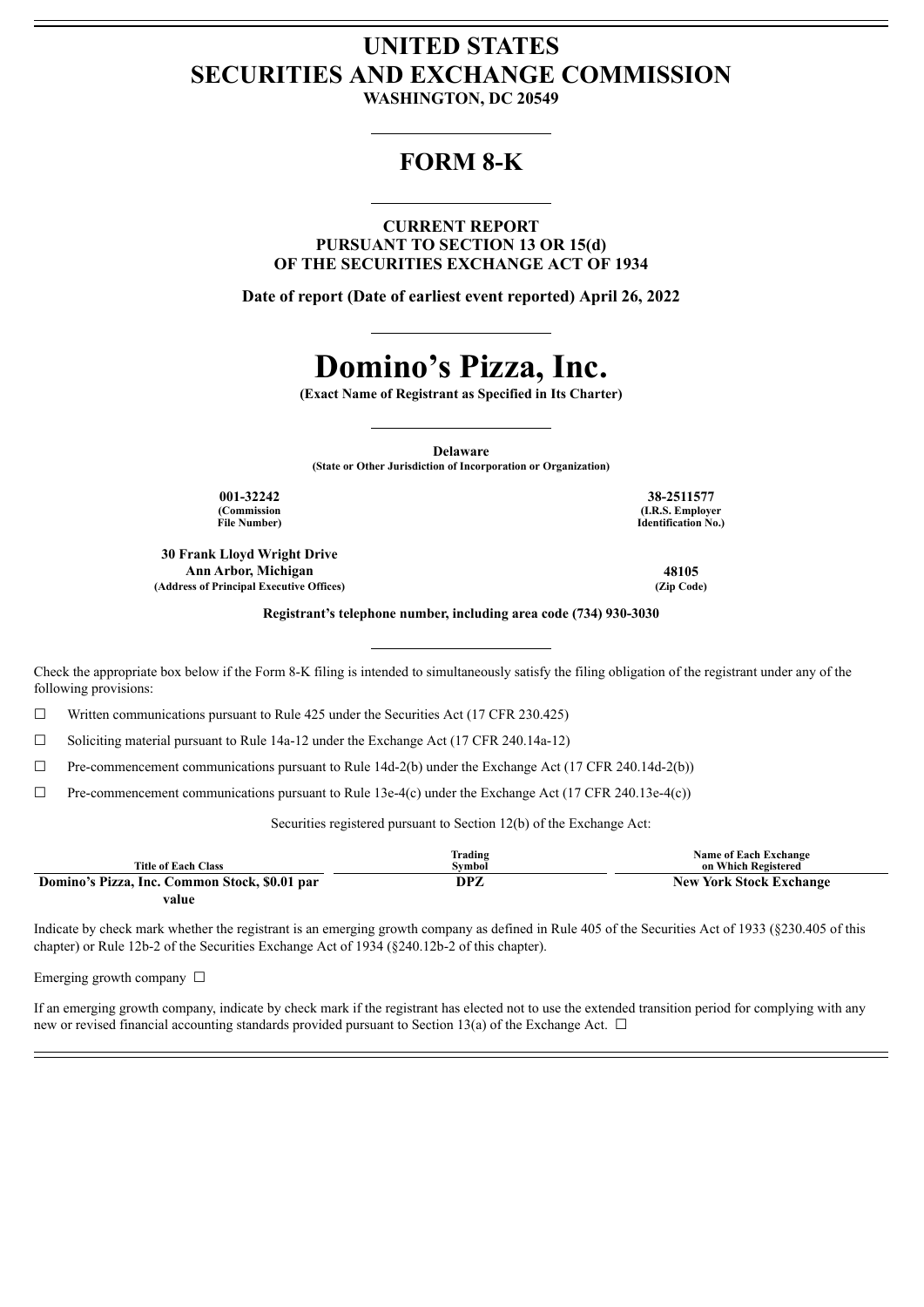#### **Item 5.07. Submission of Matters to a Vote of Security Holders.**

The 2022 Annual Meeting of Shareholders of Domino's Pizza, Inc. (the "Company") was held on April 26, 2022. A total of 32,066,651 shares were present or represented by proxy at the meeting, representing 88.99% of all shares entitled to vote at the Annual Meeting. The matters presented for a vote and the related results are as follows:

#### **1. ELECTION OF DIRECTORS**

Proposal one was the election of nine nominees to serve as Directors of the Company, each for a term of one year expiring at the Company's 2023 annual meeting of shareholders, until their respective successors are duly elected or qualified or until his or her earlier death, resignation or removal. The result of the vote was as follows:

|                     | <b>FOR</b> |                             | WITHHELD   |                             |                                   |
|---------------------|------------|-----------------------------|------------|-----------------------------|-----------------------------------|
| Nominee             | # of Votes | $%$ of<br><b>Votes Cast</b> | # of Votes | $%$ of<br><b>Votes Cast</b> | <b>Broker</b><br><b>Non-Votes</b> |
| David A. Brandon    | 27,949,579 | 94.66%                      | 1,577,648  | $5.34\%$                    | 2,539,424                         |
| C. Andrew Ballard   | 29,200,879 | 98.89%                      | 326,348    | $1.11\%$                    | 2,539,424                         |
| Andrew B. Balson    | 27,244,209 | 92.27%                      | 2,283,018  | 7.73%                       | 2,539,424                         |
| Corie S. Barry      | 29,330,134 | 99.33%                      | 197,093    | $0.67\%$                    | 2,539,424                         |
| Diana F. Cantor     | 28,125,687 | 95.25%                      | 1,401,540  | 4.75%                       | 2,539,424                         |
| Richard L. Federico | 28,781,786 | 97.48%                      | 745,441    | $2.52\%$                    | 2,539,424                         |
| James A. Goldman    | 27,316,702 | 92.51%                      | 2,210,525  | 7.49%                       | 2,539,424                         |
| Patricia E. Lopez   | 28,982,122 | 98.15%                      | 545,105    | 1.85%                       | 2,539,424                         |
| Russell J. Weiner   | 29,112,090 | 98.59%                      | 415,137    | 1.41%                       | 2,539,424                         |

Pursuant to the foregoing votes, the nine nominees listed above were elected to serve on the Company's Board of Directors. There were no additional Director nominations brought before the Meeting.

#### **2. RATIFICATION OF INDEPENDENT REGISTERED PUBLIC ACCOUNTING FIRM**

Proposal two was the ratification of the appointment of PricewaterhouseCoopers LLP as the independent registered public accounting firm for the Company for the current fiscal year. The result of the vote was as follows:

| FOR        |                   | <b>AGAINST</b> |                   |                |                  |
|------------|-------------------|----------------|-------------------|----------------|------------------|
|            | $%$ of            |                | $%$ of            |                | <b>Broker</b>    |
| # of Votes | <b>Votes Cast</b> | # of Votes     | <b>Votes Cast</b> | <u>Abstain</u> | <b>Non-Votes</b> |
| 31,174,562 | $7.37\%$<br>07    | 840,207        | $2.62\%$          | 51,882         |                  |

Pursuant to the foregoing votes, the ratification of PricewaterhouseCoopers LLP as the independent registered public accounting firm for the Company for the current fiscal year was approved.

#### **3. ADVISORY VOTE ON EXECUTIVE COMPENSATION (SAY-ON-PAY)**

Proposal three was the advisory vote on the approval of the executive compensation of the named executive officers of the Company. The result of the vote was as follows:

|            | FOR                         | AGAINST    |                             |         |                                                      |  |  |
|------------|-----------------------------|------------|-----------------------------|---------|------------------------------------------------------|--|--|
|            | $%$ of<br><b>Votes Cast</b> |            | $%$ of<br><b>Votes Cast</b> |         | <b>Broker</b><br><b>Non-Votes</b>                    |  |  |
| # of Votes |                             | # of Votes |                             | Abstain | <u> 1980 - Johann Stoff, Amerikaansk politiker (</u> |  |  |
| 27,346,560 | 79%<br>$\Omega$<br>72. I    | 2,123,379  | 7.20%                       | 57,288  | 2,539,424                                            |  |  |

Pursuant to the foregoing votes, the executive compensation of the named executive officers of the Company was approved in this non-binding advisory vote.